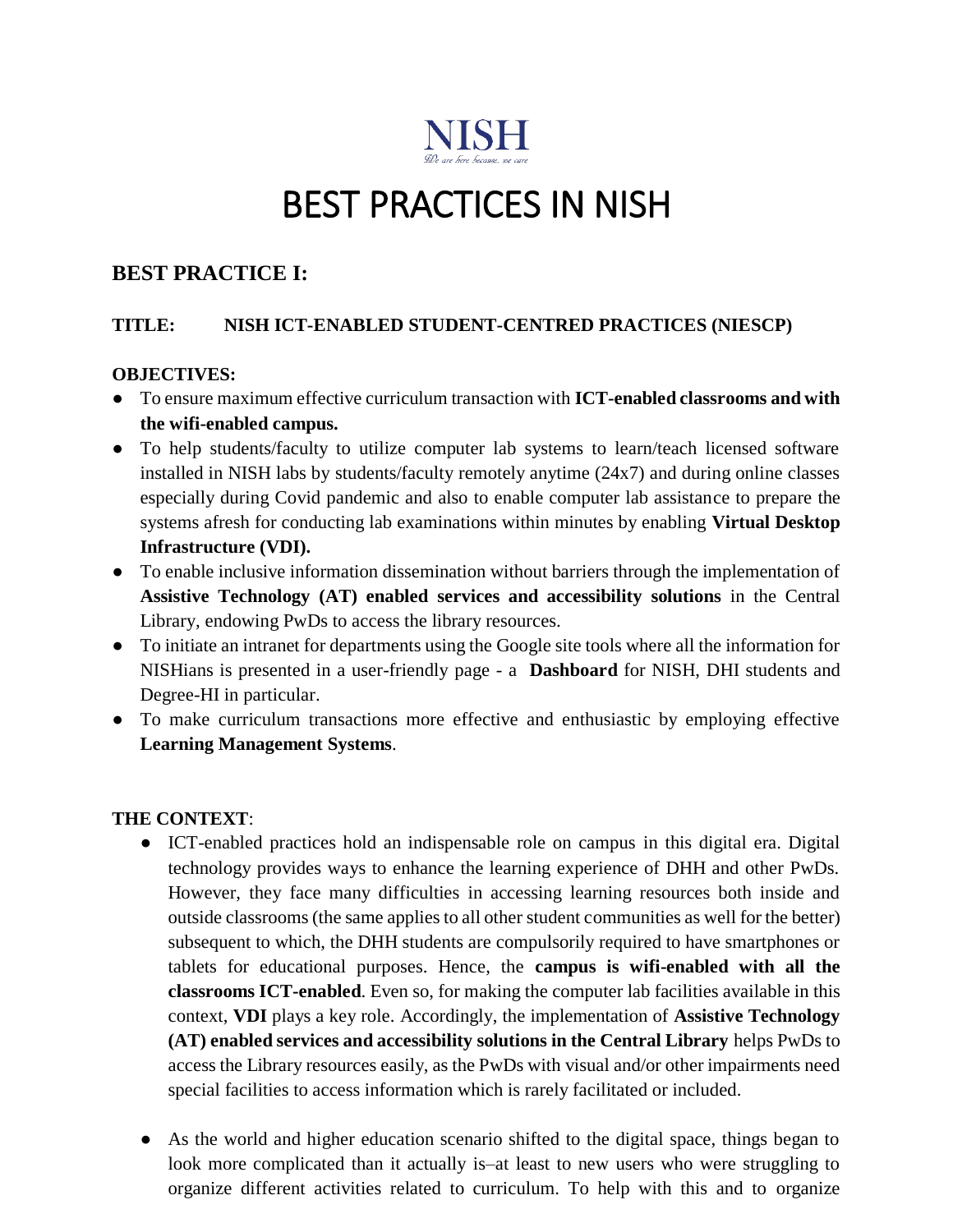everything under a single umbrella by developing an intranet site for DHI, the **DHI Dashboard** was made available.

• **The LMSs** were introduced to organize curricular activities, to test and grade students, to share resources, etc., for both ASLP and DHI students. It provides the faculty as well as students to access, organize, share any information from anywhere at any time they wish in this regard. They enabled the student-teacher community as well as other stakeholders to move on smoothly and effectively during the pandemic situation as well. Needless to say, as the system was in place long before the start of the pandemic, the shift from offline to online did not pose any serious predicaments.

#### **THE PRACTICE**

- DHH students learn best visually and hence presentations, online resources, etc., prove highly beneficial. All the classroom teachings make use of presentations on interactive whiteboards along with exercises, etc., to ensure the maximum outcome. The teachers were in peril due to the lack of enough ICT-enabled classrooms in this regard. Furthermore, it was found that making use of apps like WhatsApp, Kahoot, etc., was very beneficial in transacting curriculum, but the issues with the quick exhaustion of phone data of students as well as teachers proved to be a big setback to this. Hence, to alleviate the issues, all the **classrooms were made ICT-enabled** and the **campus wifi-enabled**. This helps faculty to make use of various apps and online resources smoothly in classroom transactions facilitating maximum and effective learning. The same works well with other student communities on the campus as well.
- Lab sessions and lab exams are an integral part of almost all of the DHI programmes and hence during the pandemic, online sessions needed to be done. VDI offers an excellent solution to this. The major advantages of **VDI** are: Remote accessibility which enables the VDI users (faculty and students) to connect to their virtual desktop from any location or device to access all their files and applications and work remotely from anywhere in the world. 2. Cost savings: Since processing is done on the server, the hardware requirements for end devices are much lower. Users can access their virtual desktops from older devices, thin clients, or even tablets, reducing the need for IT to purchase new and expensive hardware. 3. Security: In a VDI environment, data lives on the server rather than the end client device. This serves to protect data if an endpoint device is ever stolen or compromised. 4. Centralized management: VDI's centralized format allows IT to easily patch, update or configure all the virtual desktops in a system. However, a major constraint is that VDI requires dedicated IT staff for setting up the Physical VDI server. Another challenging fact is the initial high-cost investment for the purchase of servers, storage, software and its configuration. NISH started this unique feature in Kerala for the first time to teach computers to deaf and hard-of-hearing students.
- **The Assistive Technology (AT) enabled services and accessibility solutions** in the Central Library is known to be a novel idea and innovation owing to its uniqueness in the context of 'inclusive' higher education in India. This is made possible through the Scheme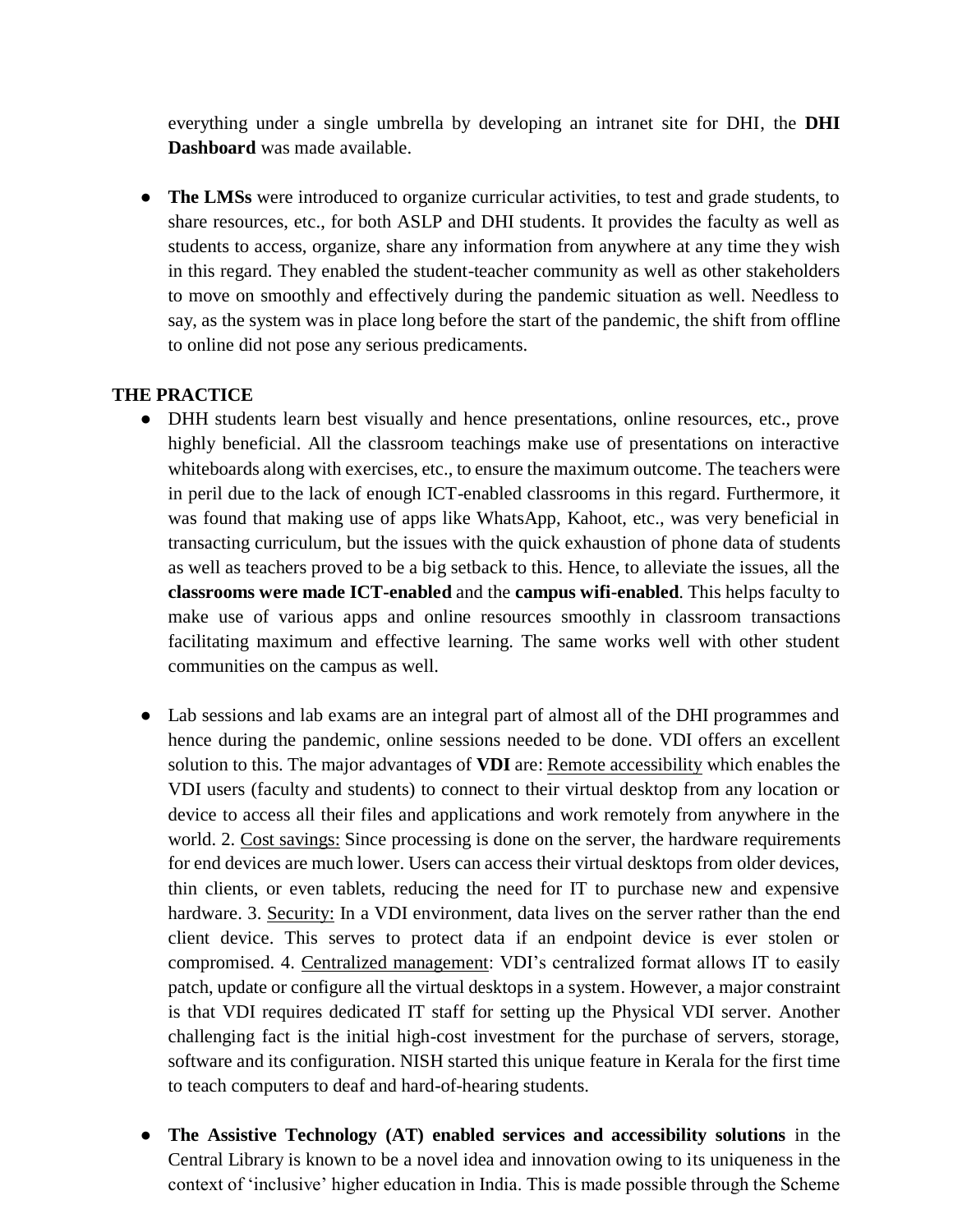for Implementation of the Rights of Persons with Disabilities (SIPDA) programme of the Union Ministry of Social Justice & Empowerment. The New Initiatives (NI) & Centre of Assistive Technology and Innovations (CATI) departments of NISH provided principal and technical support.

- The **DHI Dashboard** makes available all course and teaching-related materials for the three DHI Departments as well as DISLI under a single URL.
- The **LMSs** employed are Google Classroom and MOODLE. All the teaching staff received training in the use of Google classroom and MOODLE. MOODLE has been used by the ASLP Department while DHI uses Google Meet as the mode of delivery for the online lectures. All the students on campus are enrolled class-wise with the faculty members. Class tests, internal assessments, assignments, etc., are assigned through these platforms and grades are maintained in them. It helps faculty to monitor student progress and grades. It is also used to share and manage resources as well as any other curricular aspects like attendance, etc.

#### **EVIDENCE OF SUCCESS**

- All the **classrooms being ICT-enabled and the campus being wifi-enabled**, the curriculum transaction has become smooth and the classes have become more effective. Teacher-student interaction both inside and outside the classroom has increased and this has strengthened the bond between them. The number of students who ask doubts or interact with teachers has increased drastically over these years and this is reflected in their academic achievement.
- As far as **VDI** is concerned, the students can use and practice various programming languages, different databases, MS Office tools, simple graphics, etc from the shelter of their homes. Even though they are using older devices or devices with less efficiency, they can use the NISH remote systems without any problem. Senior students are using this facility to develop software for their projects.
- All the devices made use of in the **Assistive Technology (AT) enabled services and accessibility solutions** in the Central Library are tested and proven successful. Blind or Persons with low-vision, colour-blindness are predominantly benefited from this.
- As the **DHI Dashboard** proved to be very user-friendly and easily accessible, a **Student Dashboard** similar to this was also developed wherein the students can easily access any resources related to their academic process.
- The use of **LMSs** made the conduct of classes, sharing of resources, online correction of class works, preparation and conduct of online examinations, etc., much easier and manageable. The correction works have become more effective as the students can watch the teacher correct their works in the online class. The students have become more interactive in online classes with these facilities.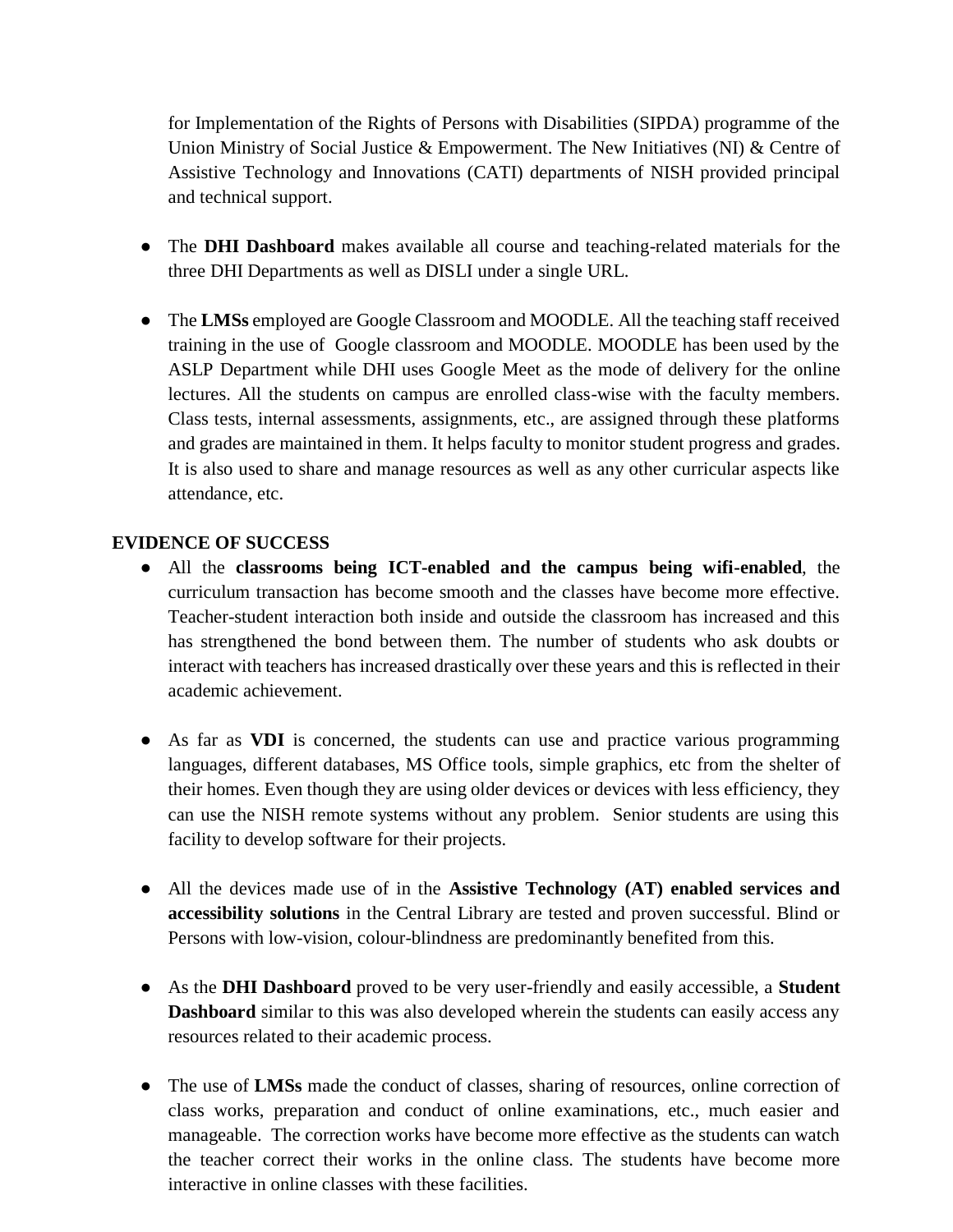# **PROBLEMS ENCOUNTERED AND RESOURCES REQUIRED**

| No.                     | <b>Name</b><br><b>of</b> | <b>The   Problems Encountered</b>              | <b>Resources Required</b>       |  |  |
|-------------------------|--------------------------|------------------------------------------------|---------------------------------|--|--|
|                         | <b>Practice</b>          |                                                |                                 |  |  |
| $\mathbf{1}$            | <b>ICT-Enabled</b>       | Insufficient knowhow of staff<br>$\bullet$     | Interactive Whiteboard with     |  |  |
|                         | <b>Classrooms</b>        | using it.                                      | Projector,                      |  |  |
|                         |                          | Malfunctioning the interactive                 | <b>Quality Internet service</b> |  |  |
|                         |                          | whiteboard pen turns the whole                 | <b>Expert Faculty</b>           |  |  |
|                         |                          | session messy.                                 | Expert IT professional          |  |  |
|                         |                          | Network issues<br>$\bullet$                    |                                 |  |  |
| $\overline{2}$          | <b>VDI</b>               | Initial high-cost investment for<br>$\bullet$  | Dedicated IT staff for setting  |  |  |
|                         |                          | the purchase of servers, storage,              | up Physical VDI servers         |  |  |
|                         |                          | software and its configuration                 |                                 |  |  |
|                         |                          | Poor signal strength of students'<br>$\bullet$ |                                 |  |  |
|                         |                          | internet connection                            |                                 |  |  |
|                         |                          | Quick exhaustion of internet data              |                                 |  |  |
| $\mathbf{3}$            | <b>Assistive</b>         | None<br>of<br>these<br>devices<br>is<br>lo     | Software                        |  |  |
|                         | <b>Technology</b> (AT)   | manufactured in India                          | <b>Technical support</b>        |  |  |
|                         | enabled services •       | Hence had to identify a suitable               | Compatible device               |  |  |
|                         | and accessibility        | from<br>agent to import these                  |                                 |  |  |
|                         | solutions<br>in          | producing countries.                           |                                 |  |  |
|                         | <b>Library</b>           | Procurement of these devices                   |                                 |  |  |
|                         |                          | took a long time owing to official             |                                 |  |  |
|                         |                          | importation procedures.                        |                                 |  |  |
| $\overline{\mathbf{4}}$ | <b>DHI</b> Dashboard     | Since it is managed and maintained             | Dedicated<br>faculty<br>with    |  |  |
|                         |                          | by a faculty singlehandedly, it can            | expertise.                      |  |  |
|                         |                          | him/her<br>overburden<br>when<br>new           |                                 |  |  |
|                         |                          | batches are admitted.                          |                                 |  |  |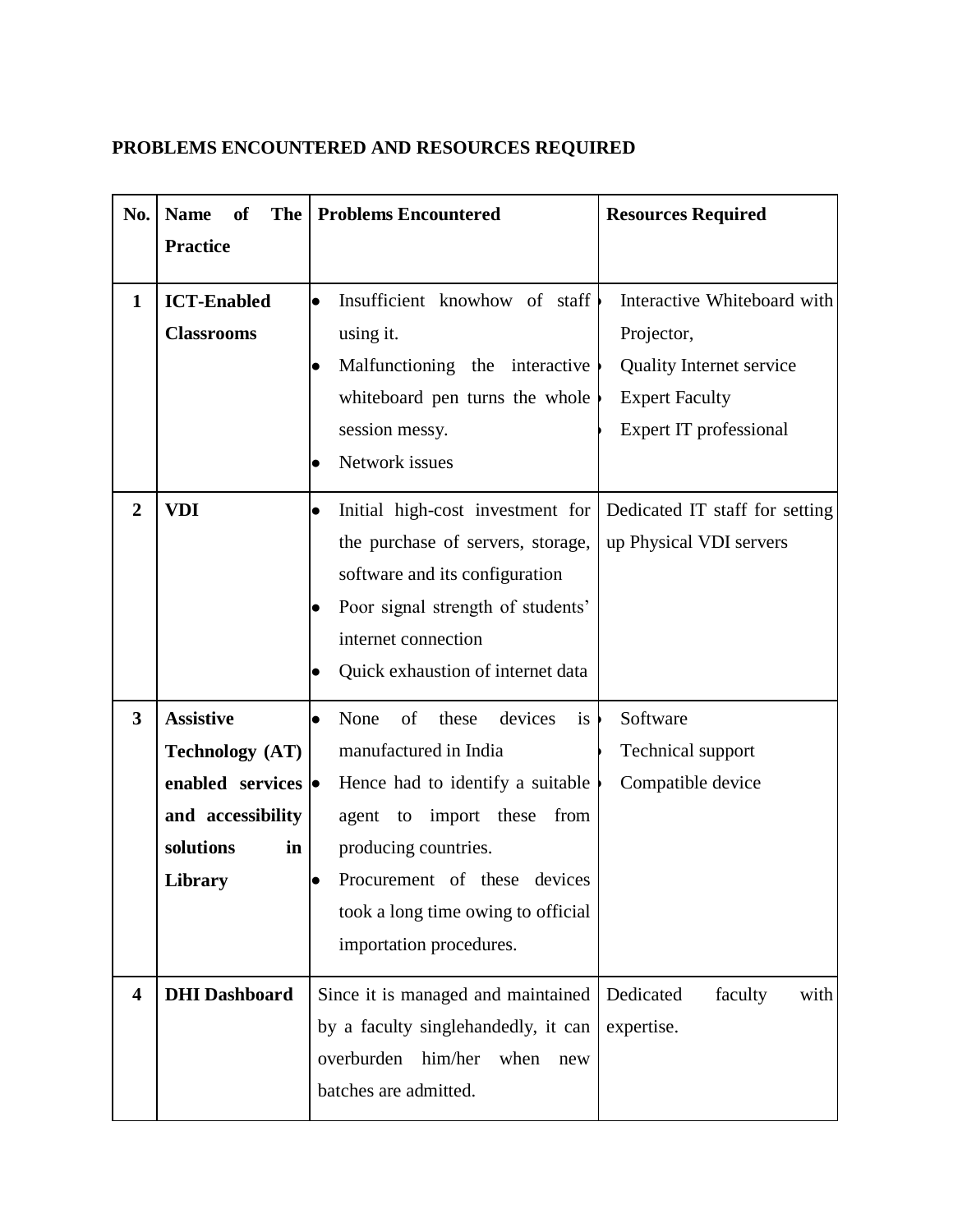| 5 | <b>LMS</b> | Can leave some students out who    | Expert faculty to use |  | the |
|---|------------|------------------------------------|-----------------------|--|-----|
|   |            | are less interactive.              | platform effectively. |  |     |
|   |            | The students who are visible on-   |                       |  |     |
|   |            | screen vary from time to time and  |                       |  |     |
|   |            | hence a continuous watch-over by   |                       |  |     |
|   |            | faculty is not possible<br>the     |                       |  |     |
|   |            | throughout an entire session.      |                       |  |     |
|   |            | This can make some students fake   |                       |  |     |
|   |            | their attendance in online classes |                       |  |     |
|   |            | with their cameras switched off,   |                       |  |     |
|   |            | though such students are rarely    |                       |  |     |
|   |            | encountered.                       |                       |  |     |
|   |            |                                    |                       |  |     |
|   |            |                                    |                       |  |     |

#### **NOTES**

The impact of the Covid19 pandemic has brought a paradigm shift in almost all academic processes. In this scenario, shape-shifting anything and everything in this regard into a digital format would benefit the student community.

Implementing VDI in HEIs will be very much beneficial to the students as well as faculty as it creates no barrier between the user and their files and applications. This will enable the smooth conduct of online practical sessions which are computer-based, especially in the pandemic situation.

The Persons with Disabilities Act, 1995 (PwD ACT, 1995) ensures equal opportunities, protection of rights, and full participation of persons defined as PwD. Hence it is the responsibility of every person/institution/organization to safeguard the privileges and involvement of such persons. Traditional practices sometimes prevent PwDs from receiving services offered by a Centre/Unit or a Department of the institution.

#### **Any other relevant information:**

The Persons with Disabilities Act of 1995 (PwD ACT, 1995) guarantees equal opportunity, rights protection, and full participation for People with Disabilities. Students with Disabilities have no exception in this perspective. Physical, emotional, cultural-linguistic inclusivity shall be made available as much as possible in every facet of higher education. Every university and its constituent colleges, departments, etc., shall adopt adequate measures to accommodate Students with Disabilities.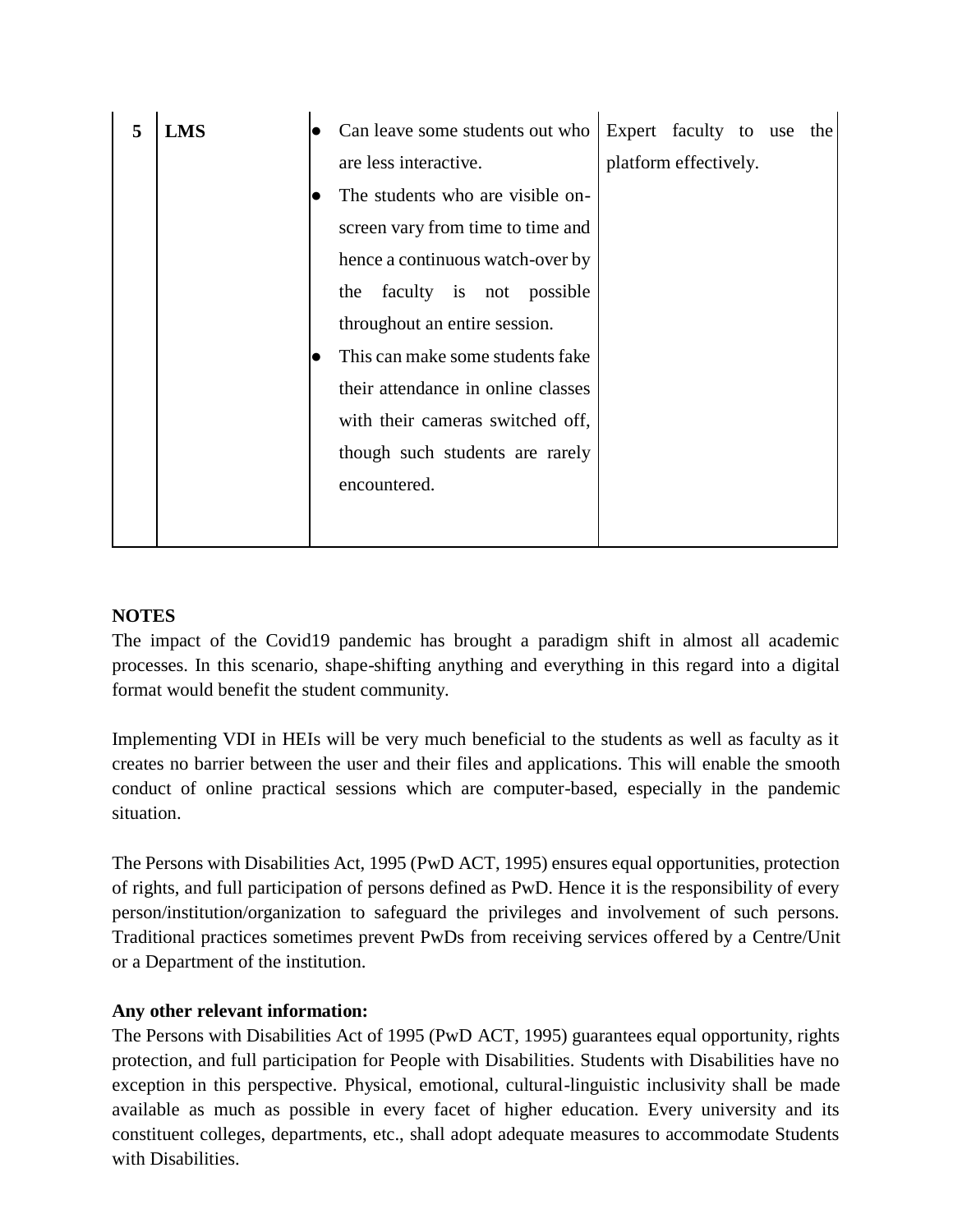# **BEST PRACTICE II:**

# **TITLE: NISH STUDENT-COMMUNITY SUPPORT SYSTEM (NSCSS)**

#### **OBJECTIVES**

- 1. To provide 24x7 help and service to deaf and hard of hearing people with the help of **24x7 Helpline Service**.
- 2. To help the news from all around the world reach deaf and hard of hearing people through the **Daily ISL News on YouTube**.
- 3. To increase intercultural competencies of students by providing opportunities to learn and adapt to a different culture and to help students interact and have discussions regarding the clinical practice followed in other parts of the world through the **Study Abroad Programme with Purdue University and Salus University.**
- 4. To provide **tele-assessment and telerehabilitation services** for clients registered with NISH through the endeavours of ASLP and NDS
- 5. To provide psychological support for the staff and students during the face of COVID-19 and the associated issues like transformation to online classes and working through the **online counselling services** of the Psychology Department.
- 6. To develop ISL-enabled learning resources and develop ISL dictionary for technical terms for the teaching-learning of deaf students by means of an **ISL Repository**.
- 7. To support the organizational goals in higher education and rehabilitation services of NISH and Govt. of Kerala through the creation of (1) Educational videos, (2) News bulletin in Indian Sign Language, (3) Informative and awareness audio-video in ISL, and (4) Accessible study materials by endeavours of the **Audio-Visual Studio**.
- 8. To help the deaf and hard of hearing people to be prepared and take necessary steps at the time of flood, or other disasters during the monsoon season with the help of **Monsoon Alert Videos in ISL** in collaboration with Disaster Mgmt Authority, Kerala.
- 9. To reach out across the globe to a large number of parents and caregivers, who are not aware of the implications of disability through the activities of **NISH Online Interactive Disability Awareness Seminar (NIDAS)**.
- 10. To motivate PwDs, their parents, caregivers, and other stakeholders accept their efforts with their inspiring stories through **NISH Innovative model Inspirational Speeches (NIMIS).**
- 11. To empower Youth with Disabilities to be innovators and entrepreneurs and to create a blended model of education that is accessible to all (in a Universal Design) through the initiatives of **Innovation by Youth with Disabilities (I-YwD)**.
- 12. To transform the students to be job creators rather than job seekers with the help of **NISH-IEDC (Innovation and Entrepreneurship Development Cell)** functioning effectively.
- 13. To assist the needy disabled persons in procuring durable, sophisticated, scientifically manufactured, modern, standard aids and appliances that can promote their physical, social and psychological rehabilitation by reducing the effects of disabilities and enhancing their economic potential with an aim to improve their independent functioning and to arrest the extent of disability and occurrence of secondary disability with the help of **ADIP Scheme**.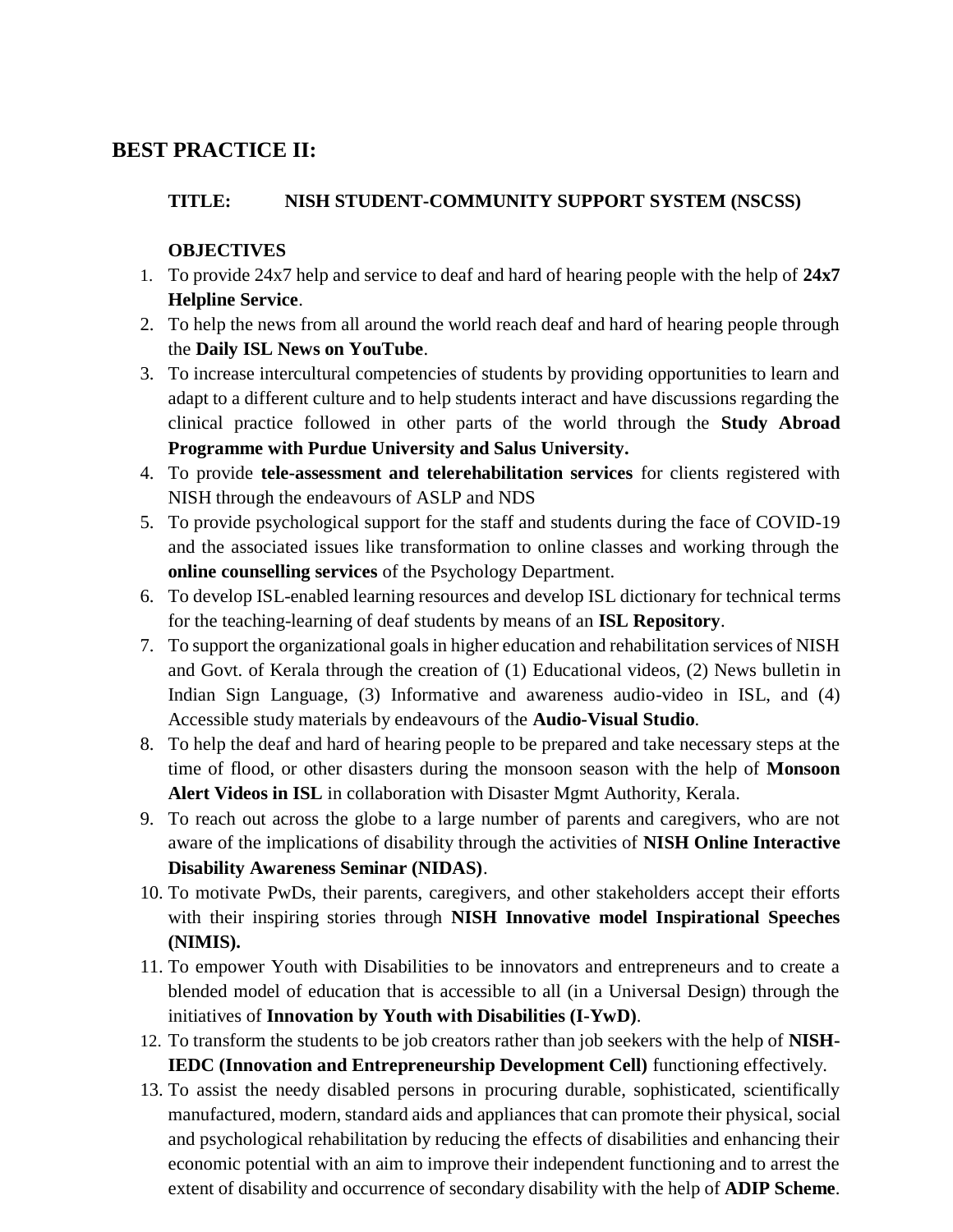- 14. To extend the services of the institute to the society encouraging active participation of students and staff for developing a sense of social responsibility to enhance the commitment and personal and professional skills by conducting **Camps for Speech and Language Evaluation and Audiology Screening** at regular intervals in the rural areas of the state in collaboration with NGO's, social service organizations, special schools, and regular schools and thereby increase its awareness among the public.
- 15. To encourage students and staff of NISH to go beyond their usual call of duty with the help of **NISH Pacesetter Programme**.

#### **THE CONTEXT**

The emerging volatile situations and the need for an ideal inclusive setup in the society encouraged NISH to take initiatives in this regard through various strategies. This would become a model to society in the long run which would enable PwDs to lead a successful life. The student-centred and community-centred initiatives empower PwDs and help them along with their stakeholders to move in the right direction and thereby bring about a social change and change in the outlook towards disability. The underlying principles are informed engagement in social change, equity, rightful empowerment, and respect for diversity.

#### **THE PRACTICE**

NISH disseminates programmes and practices that enable the students as well as the community to understand more about various disabilities, their needs, their strengths and talents, and the various aspects with regard to educational as well as rehabilitation purposes. This is made possible through:

- 1. 24x7 Helpline Service
- 2. Daily ISL News on YouTube
- 3. Study abroad program with Purdue University and Salus University
- 4. Tele-assessment and Telerehabilitation Services
- 5. Online Counselling Services
- 6. ISL Repository
- 7. Audio-Visual Studio
- 8. Monsoon Alert Videos in ISL in collaboration with Disaster Mgmt Authority, Kerala
- 9. NISH Online Interactive Disability Awareness Seminar (NIDAS)
- 10. NISH Innovative model Inspirational Speeches (NIMIS)
- 11. Innovation by Youth with Disabilities (I-YwD)
- 12. Innovation and Entrepreneurship Development Cell (IEDC)
- 13. ADIP Scheme
- 14. Camps for Speech and Language Evaluation and Audiology Screening
- 15. NISH Pacesetter Programme
- 1. **24x7 Helpline Service:** 24x7 Helpline services are offered to students and clients, especially deaf, who face psychological or any other problems, even those related to the pandemic. They are helped on video calls whenever and however necessary.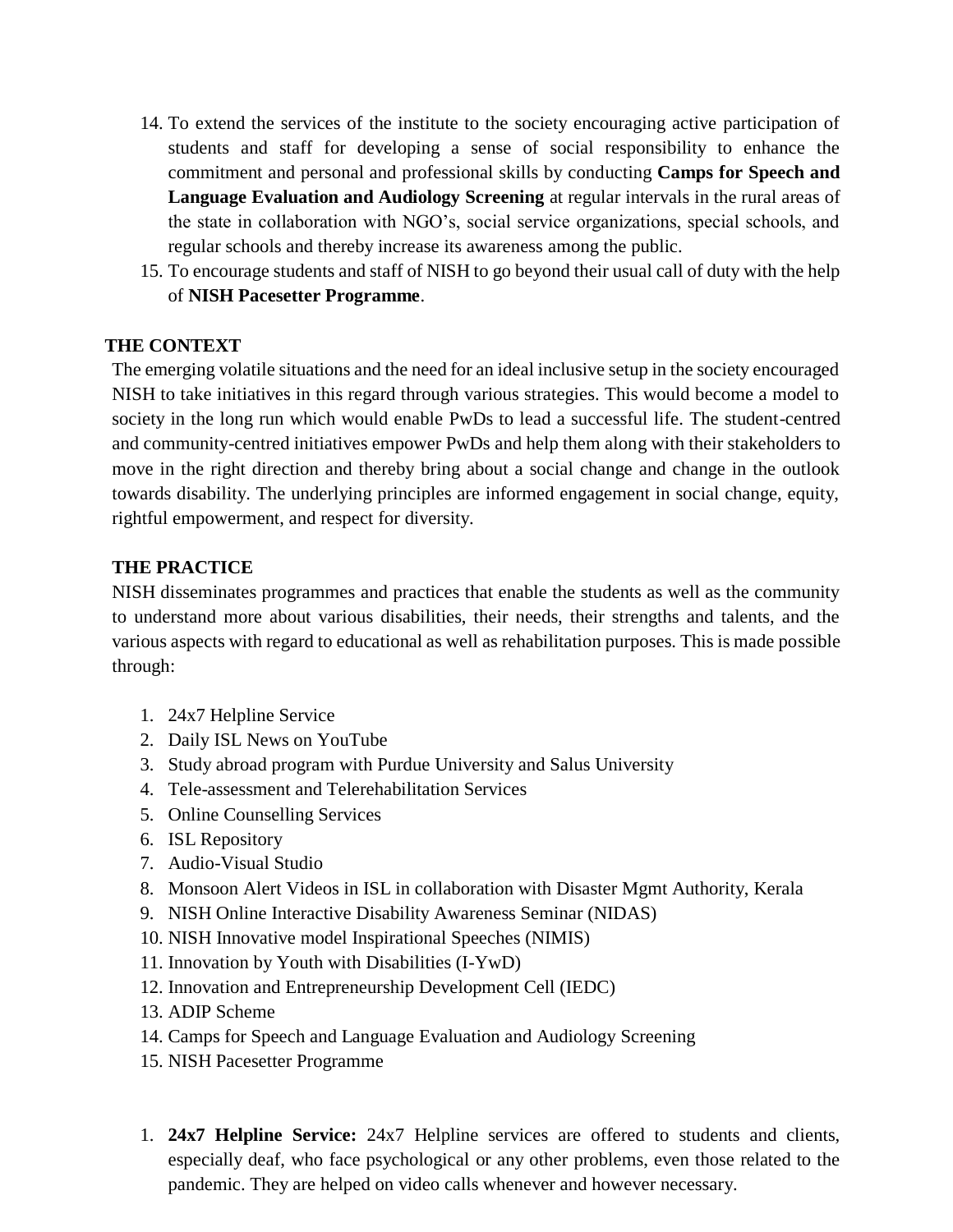- 2. **Daily ISL News on YouTube:** Daily ISL news is uploaded on YouTube and the link is provided to all the beneficiaries through whatsapp and NISH website.
- 3. **Study abroad program with Purdue University and Salus University:** The studyabroad programs are developed using a service-learning (SL) model, which is a form of experiential learning in which students engage in hands-on service in a community while pursuing academic learning objectives with the goal of mutual benefit to the community and the students.The Dept of ASLP has collaboration with Salus University - Osborne College of Audiology and Purdue university from the year 2017. A team of faculty with their students have visited us since then every year to meet the objectives mentioned earlier. They are involved in observing our clinical activities along with our PG/UG students. Buddies are identified for building up rapport and smooth communication between the students of NISH and the foreign University.
- 4. **Tele-assessment and Telerehabilitation Services:** NISH began offering telerehabilitation services in 2019. It began as a small unit to serve patients who could not travel for face-toface interaction. The telerehabilitation services allowed the department to include both undergraduate and graduate students in the online assessment and intervention conducted at the department's various clinical units. Telepractice is a one-of-a-kind service delivery model that necessitates specialized technical infrastructure and extensive training to achieve the best results. Despite the fact that this type of service delivery has been proven to be best practised around the world, its use in India has been limited due to the public's lack of access to low-cost web-based video conferencing systems. A video was developed, giving instructions so as to enable the public to take tele-practice sessions using Google Meet. Academic courses have increasingly included training to provide face-to-face service delivery to people with communication disorders.
- 5. **Online Counselling Services:** As the students and staff were going through an unexpected crisis in their life all over the world due to the pandemic, it was of utmost importance to provide sessions to manage their mental well-being. Hence, as part of 'Psychological Wellbeing during COVID -19', online sessions were conducted separately for staff and students through Google Meet. Class-wise sessions were conducted for students which included a total of 18 groups. Online and offline sessions were conducted for a total of 18 groups of staff depending on the working situation For both, the sessions were equally beneficial.
- 6. **ISL Repository:** The language proficiency of deaf students is sometimes not comparable with that of their hearing peers and so for concept retention, they need additional learning resources other than textbooks. As ISL is a developing language, signs are not available for many technical terms. Hence for DHH, the more visual the contents are the better. ISL videos made with the teachers signing fluently with required explanations are included in the curriculum transaction processes as videos/YouTube links/PPTs. A Google Drive is shared amongst the faculty members to organize these in the respective course folders. Also, the faculty of NISH is in charge of identifying technical terms along with the students. The identified terms with the suggested signs are discussed and the most suitable one is added to the ISL dictionary.
- 7. **Audio-Visual Studio:** A person generally gets his information through various sources of communication, but a hearing-impaired person misses out on most of the information and seldom connects to what the hearing community enjoys only because of inadequacies in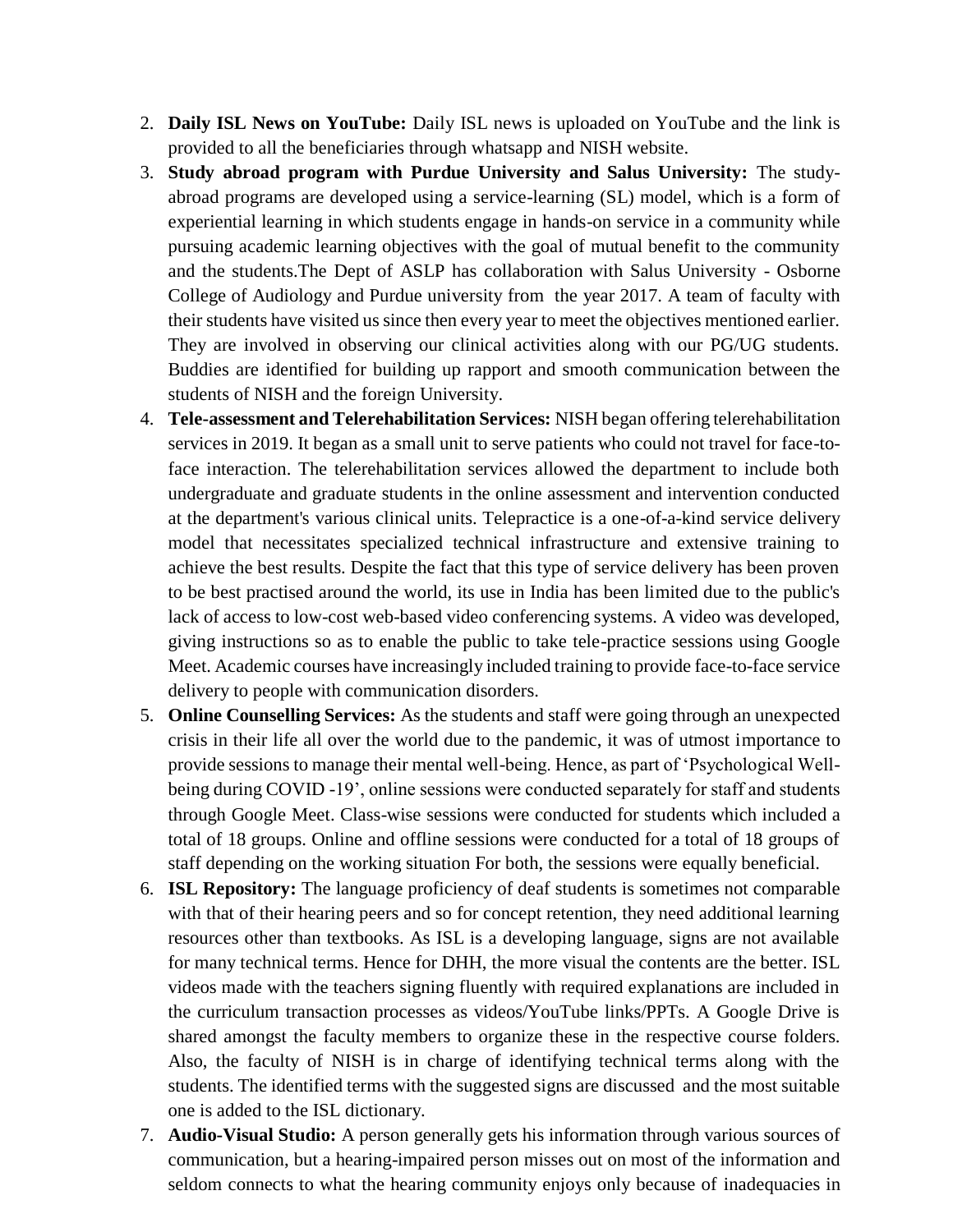language skills, communication, and awareness. The Audio-Visual Studio materializes the tasks of recording audio/video contents commissioned by NISH and Govt. of Kerala for the education and rehabilitation of persons with disabilities. It can be categorized as (1) Creation of Educational videos in Indian Sign Language, (2) News in Indian Sign Language, (3) Awareness videos, (4) Sensitization and Alert videos in Indian Sign Language to support the Government's efforts to sensitize the population about pandemics and disasters through Govt. agencies such as KSDMA, etc.

- 8. **Monsoon Alert Videos in ISL** in collaboration with Disaster Mgmt Authority, Kerala: These are made in ISL and are made available through NISH YouTube Channel, KSDMA website, Facebook pages of NISH and KSDMA, and whatsapp.
- 9. **NISH Online Interactive Disability Awareness Seminar (NIDAS):** The webinars are planned and implemented in such a manner that the rich experience and expertise at NISH are shared with the public with the help of the internet in real-time. The experts conducting the workshop speak to the audience at NISH, and simultaneously the information is made available on the internet using the Microsoft Lync software (Skype for Business). Anyone with the authentication can log in to the web seminar. Interested people can utilize the meeting place such as District Child Protection Offices across the state to watch and interact.
- 10. **NISH Innovative model Inspirational Speeches (NIMIS):** It is a talk for the public by people who have overcome disabilities and have become role models for others in society and by pioneers and innovators who have gone beyond their call of duty to serve those with disabilities. This helps students/personnel in the field of disability to get to know the achievements of persons similar to their clients.
- 11. **Innovation by Youth with Disabilities (I-YwD):** The I-YwD learning program is a yearlong course that trains youth with disabilities on innovation and entrepreneurship. The course covers thematic areas such as research, problem-solving, design thinking, prototyping, and entrepreneurship. No fees are charged from the participants of the programme. The curriculum is rendered in a Universal Design format, which makes it the first of its kind to facilitate Innovation and Entrepreneurship accessible in the Indian context.
- 12. **Innovation and Entrepreneurship Development Cell (IEDC):** NISH IEDC is the first inclusive IEDC in India catering to both hearing and non-hearing groups, commenced as instructed by the University of Kerala with KSUM fund. With students belonging to two diverse groups, hearing paramedical students and Deaf arts and science students, and attending the training together, interpreters are arranged for each session to help the DHH. Identifying a common time is a bit difficult as both groups are under different universities. An interpreter is accompanied for events arranged outside the campus as well.
- 13. **ADIP Scheme:** The funds allotted are utilised to purchase hearing aids for those who satisfy the eligibility conditions. Tendering and quality checks are done before selecting a particular model. The selected hearing aids are distributed to clients with hearing loss who satisfy the criteria. Audiological evaluation services are also offered along with hearingaid distribution to clients who do not have a recent test report. Hearing aids are programmed according to their hearing loss and counselling related to hearing aid care and maintenance is also provided while hearing aid dispensing. The clients are also instructed to contact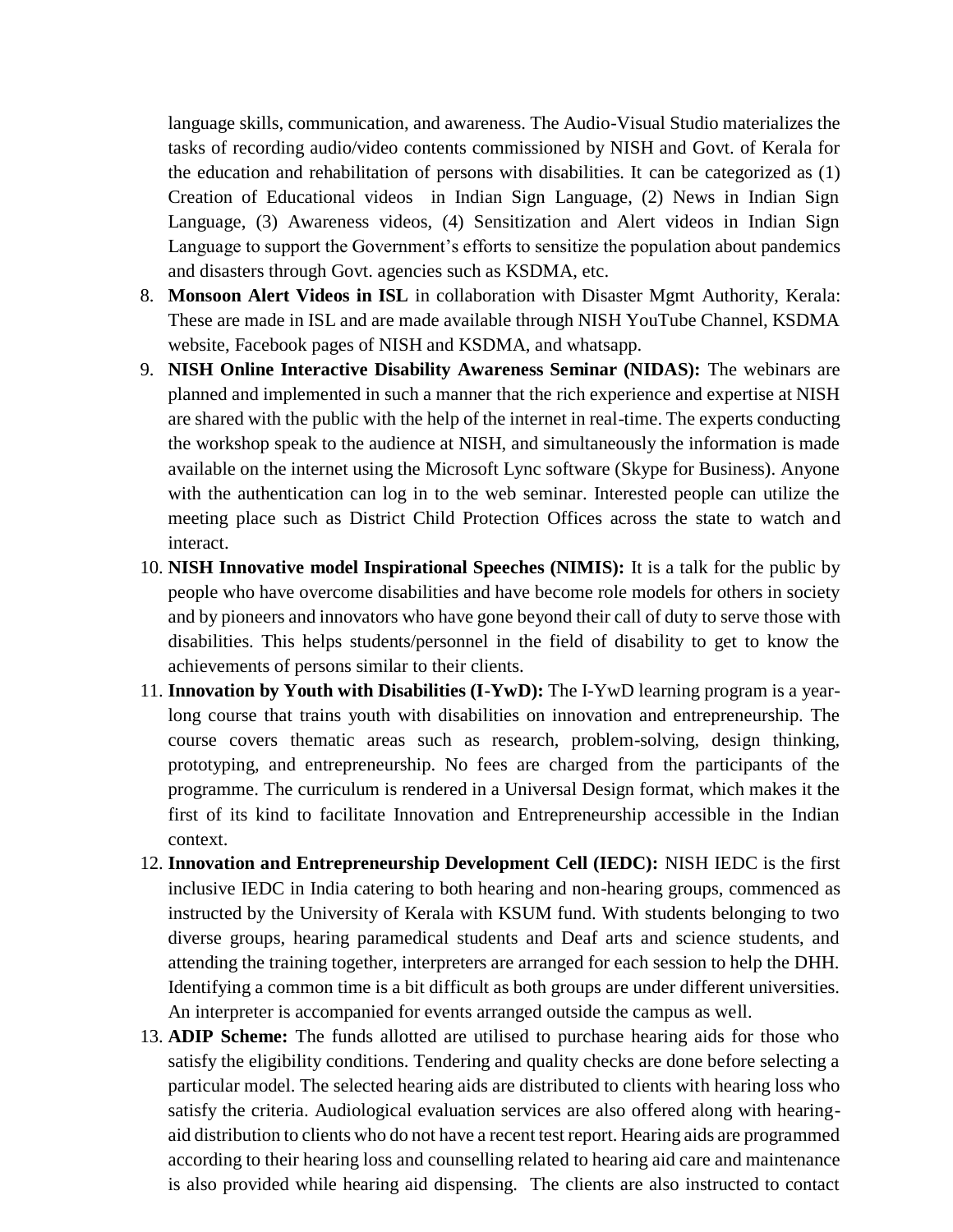NISH for further assistance/repair of the equipment.

- 14. **Camps for Speech and Language Evaluation and Audiology Screening:** Requests obtained from NGOS/ institutions/ cultural clubs are considered for choosing the place and population for conducting the camps. Advertisements are also placed for conducting camps inviting agencies/ institutions to apply for the camp. Instructions for conducting the camp are forwarded. Steps are initiated in planning the camp after they forward a consent mail ensuring compliance with the rules and regulations laid forth for the conduct of the camp.
- 15. **NISH Pace Setter Programme:** It was instituted for the first time in September 2011. It is done as nomination where the staff members are recognised for service and initiative, going beyond their usual call of duty. This nomination is done on a monthly basis. A cash award of Rs. 5000/ to one pace setter from among the previous 12 ones by selecting the awardee by vote/ This award is presented at the annual institution day celebration on October 8. The spirit of the award is to promote excellent customer service and initiative. The annual awardee is to be selected after the evaluation by the Core Orientation Group consisting of HoDs. The members of the staff are encouraged to nominate their colleagues who they believe should be considered for the 'NISH Pace Setter' recognition.

#### **EVIDENCE OF SUCCESS**

- **24x7 Helpline Service:** Innumerable calls have been received so that the helpline service providers itself were overwhelmed by it.
- **Daily ISL News on YouTube:** After the circulation of the news, when quiz programmes were conducted at NISH, the deaf students who were the viewers of the news in ISL scored more marks than their hearing peers.
- **Study-Abroad Programme with Purdue University and Salus University:** Intercultural Learning (ICL) was planned on various topics related to pediatric audiology and other cultural topics. The students' ICL were studied (after Institute Ethical Committee approval) using a pre- and post-questionnaire (the Intercultural Development Inventory: IDI®), the ICL topics, and reflection papers. Results revealed significant differences in pre- and post scores in both the students' batches.
- **Tele-assessment and Telerehabilitation Services:** Feedback from the clients on telerehabilitation shows a positive outcome.
- **Online Counselling Services:** The psychological well-being sessions for staff and students in the context of COVID- 19 were able to provide a platform for individuals to speak and discuss their concerns, fear, anxiety, and uncertainties they have been facing due to the pandemic. It provided techniques for managing the problems faced which can be easily applied by them or be taught to others they know.
- **ISL Repository:** The ISL learning resources and dictionary shared with students through the student dashboard helps them access these resources anytime from anywhere. They gave positive feedback on these videos as they could utilize them well. ISLRTC is the authorized authority to validate the sign language terms and representatives from NISH participate in the annual validation workshops conducted by the ISLRTC.
- **Audio-Visual Studio:** The information and awareness videos produced on Covid 19 precautions and alertness and monsoon alerts in sign language by KSDMA in collaboration with NISH grabbed the attention state-wide and the response was very impressive. The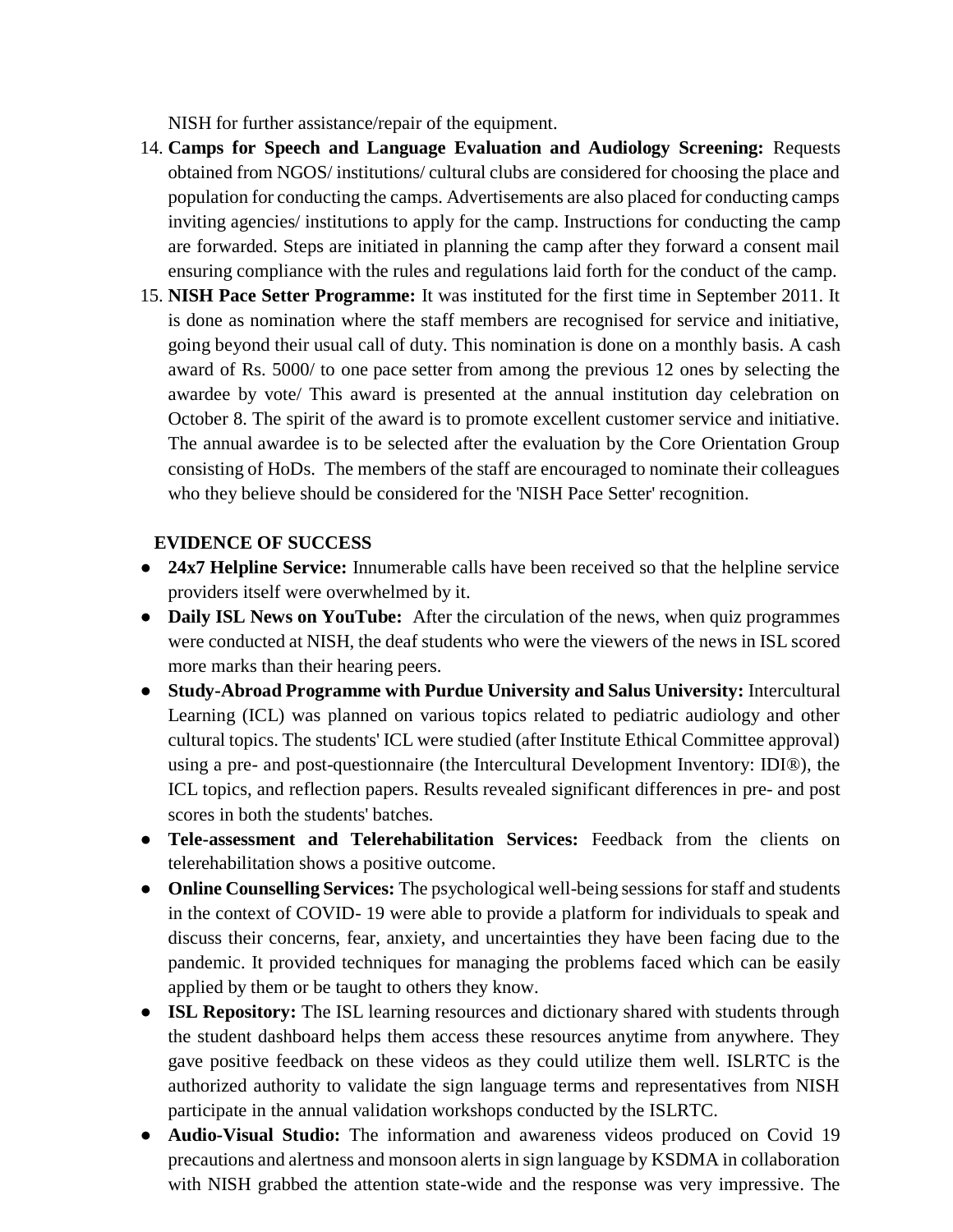news and other productions with the support of ISL reach a wider population with hearing impairment and help to improve their language skills, provide accessibility to study materials, and also give exposure to schemes and projects of the government in the field of rehabilitation.

- **Monsoon Alert Videos in ISL:**
- **NIDAS:** Every presentation is followed by an interactive session in which the participants raise their questions and concerns regarding the topic presented and the speaker addresses the queries. Further questions and concerns of parents and caretakers are individually addressed by the project team during post-webinar activities; review meetings and discussions are followed by planning and implementation of need-based activities. Handbook, Dwarfism camp, SMILE Together, Sensitisation Posters, etc are the activities that evolved as an outcome of various NIDAS webinars.
- **NIMIS:** The average participation is 400 per NIMIS including staff, students, and public. The total number of sessions held is 8, with participants 3200 and more and with YouTube views of 1251.
- **I-YwD:** The programme, in the second year of its cycle, has addressed the learning needs of 19 youth with disabilities ranging across blindness, deafness, locomotor disability and autism. Many among the participants have successfully embarked on a path of innovation and entrepreneurship initiating collaboration with institutions like Microsoft, starting their own ventures, undertaking cutting-edge research, etc.
- **IEDC:** 
	- More students come up with interesting ideas;
	- One group started their startup journey;
	- Student participation in entrepreneurship activities and events increased;
	- Within the span of two years, three groups of students/alumni came up with ideas and two are under trial, becoming a model to others;
	- $\circ$  YIP 2 Ideas were submitted in 2019 and one got selected in the top 100 projects selected for product development;
	- Three ideas are submitted in 2020 Evaluation on progress;
	- Two groups participated in KSUM Idea Events and 1 get selected.
- **ADIP Scheme & Camps for Speech and Language Evaluation and Audiology Screening:** Students pursuing Audiology and Speech Language Pathology at both graduate and post-graduate courses have benefitted from the client exposure they get through the camp activities. They also get the opportunity to know the community, practise and sharpen clinical as well as counselling skills.
- **NISH Pacesetter Programme:** A Pace-Setter Wall is maintained in Thejus building with the citation and photograph of the awardees for an year to showcase an array of framed citations there.

#### **PROBLEMS ENCOUNTERED AND RESOURCES REQUIRED**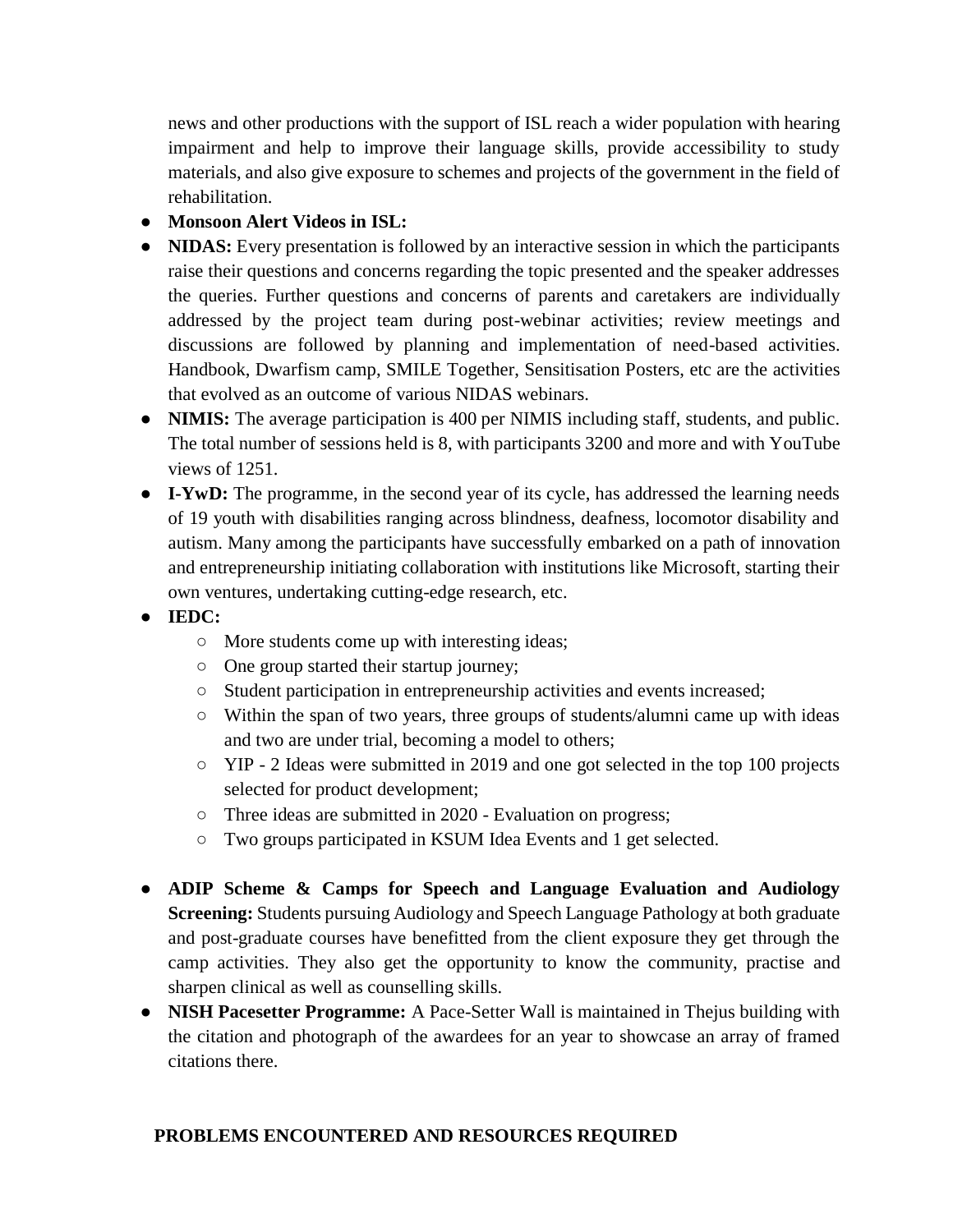| No.                     | <b>of</b><br><b>Name</b><br>the  <br><b>Practice</b>                                                          | <b>Problems Encountered</b>                                                                                                                                                                                                                                                                                                                                         | <b>Resources Required</b>                                                                                                                                                                                    |
|-------------------------|---------------------------------------------------------------------------------------------------------------|---------------------------------------------------------------------------------------------------------------------------------------------------------------------------------------------------------------------------------------------------------------------------------------------------------------------------------------------------------------------|--------------------------------------------------------------------------------------------------------------------------------------------------------------------------------------------------------------|
| $\mathbf{1}$            | <b>IEDC</b>                                                                                                   | Lack of adequate information and<br>resources                                                                                                                                                                                                                                                                                                                       | Experts in the field                                                                                                                                                                                         |
| $\overline{2}$          | I-YwD                                                                                                         | Prolonged curriculum development • Project staff<br>$\bullet$<br>process requiring multiple levels of $\bullet$ Expert Consultants<br>scrutiny and rendering to ensure it<br>is updated, relevant and accessible<br>to a population with multiple $\bullet$ Experts in the field of<br>disabilities<br>$\bullet$ Lack<br>of<br>appropriate<br>sign<br>terminologies | in<br>curriculum development<br>and disability themes<br>Innovation, Management,<br>Disability<br>Availability of video and<br>audio<br>recording<br>and<br>editing facilities to make<br>accessible videos. |
| $\overline{\mathbf{3}}$ | <b>NIDAS</b>                                                                                                  | Unavailability of dedicated computer<br>hardware<br>and<br>other<br>system<br>equipment in the selected DCPUs of<br>Kerala. with a large screen [2017].                                                                                                                                                                                                             | Fund                                                                                                                                                                                                         |
| $\overline{\mathbf{4}}$ | <b>NIMIS</b>                                                                                                  | Not much (change).                                                                                                                                                                                                                                                                                                                                                  | <b>Interpreter Service</b><br>Real-Time<br>Transcription<br>Service, etc.                                                                                                                                    |
| 5                       | <b>Study-Abroad</b><br>Programme with<br><b>Purdue University</b><br><b>Salus</b><br>and<br><b>University</b> | When the programs happened on<br>campus, there was a lot of<br>planning and preparing the<br>students for this collaboration.<br>When the program was virtual,<br>$\bullet$<br>apart from the planning and<br>preparation, additional challenges<br>related to time differences and use<br>of technology were experienced.                                          | Additional groundwork is<br>needed to get it materialized                                                                                                                                                    |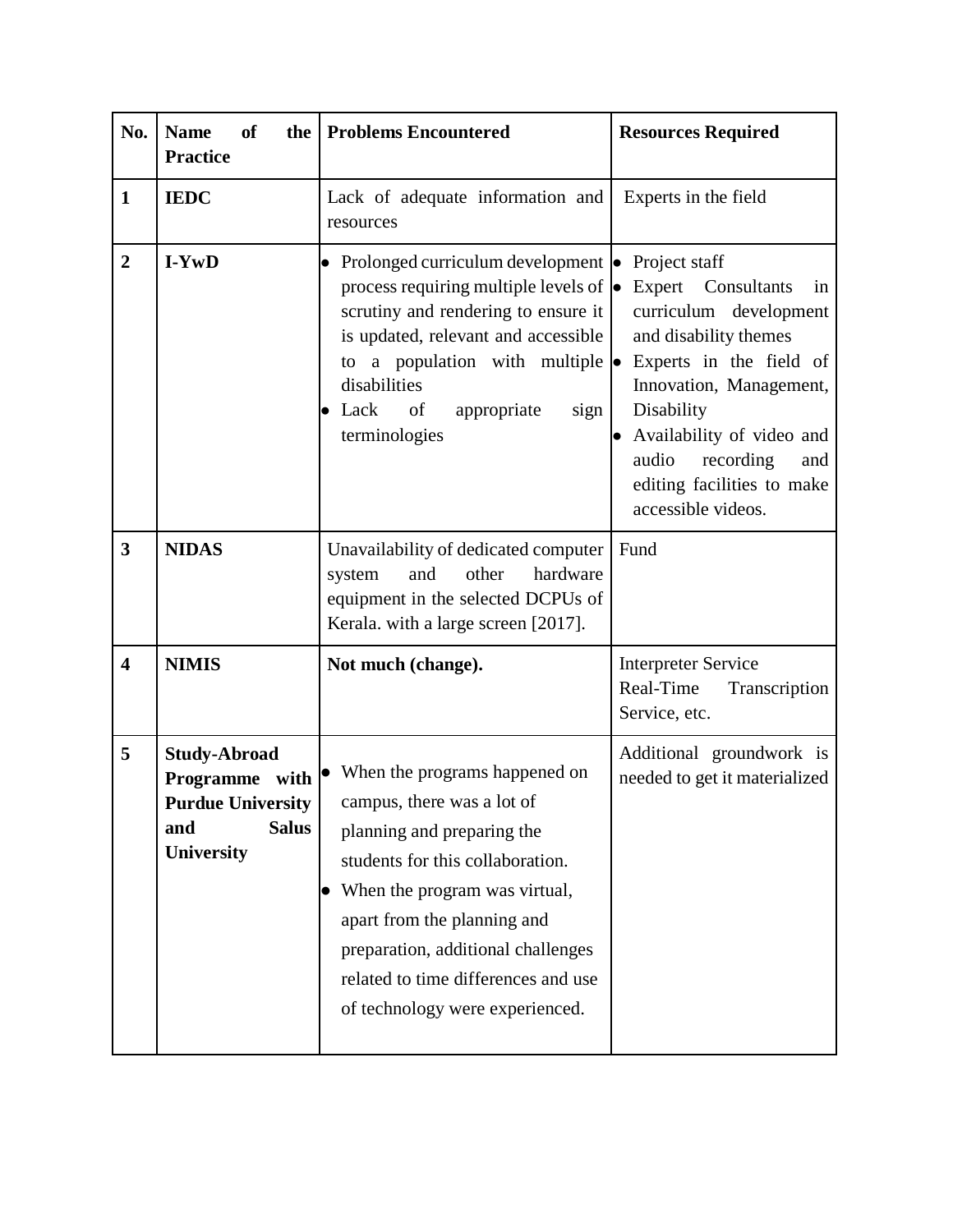| 5 | <b>ISL Repository</b>                                                            | • Only an ongoing process, not • Studio<br>completed.<br>Technical perfection was<br>not<br>$\bullet$<br>attained because of the use of<br>inappropriate equipment.                                                                                                                                                                                                                                                                                                                     | perfect<br>with<br>facilities<br>editing<br>to<br>maintain the quality of<br>videos.<br>• More technical terms for<br>ISL dictionary to<br>be<br>identified on a regular<br>basis. |
|---|----------------------------------------------------------------------------------|-----------------------------------------------------------------------------------------------------------------------------------------------------------------------------------------------------------------------------------------------------------------------------------------------------------------------------------------------------------------------------------------------------------------------------------------------------------------------------------------|------------------------------------------------------------------------------------------------------------------------------------------------------------------------------------|
| 6 | Tele-assessment $\&$ $\bullet$ The<br>Tele-<br>rehabilitation<br><b>Services</b> | generation<br>$\sigma$<br>newer<br>professionals growing up with<br>technology requires<br>digital<br>familiarisation of the platforms<br>used for tele-practice.<br>It is a challenge for the tutors to<br>give them adequate<br>clinical<br>training towards assessment and<br>intervention<br>of<br>various<br>communication disorders on a tele-<br>mode.                                                                                                                           | Expert<br>faculty<br>and<br>appropriate software                                                                                                                                   |
| 7 | Online<br><b>Counselling</b><br><b>Services</b>                                  | • Implementing the sessions online.<br>• Internet<br>issues<br>the<br>among<br>participants.<br>• Inability to<br>in<br>engage<br>a<br>personalised interaction with all the<br>participants attending the session<br>due to time constraints.<br>• Inability to balance the timings<br>between office work and household<br>work.<br>Poor technical skills of some<br>participants made it difficult for<br>them<br>adequate<br>to<br>receive<br>information.<br>Increased screen time | Good internet connection                                                                                                                                                           |
| 8 | <b>Audio-Visual</b><br><b>Studio</b>                                             | The pandemic restrictions affected<br>daily news<br>broadcast<br>the<br>and<br>informative and awareness video<br>productions.                                                                                                                                                                                                                                                                                                                                                          | Facilities<br>to work from<br>home like a laptop, editing<br>high-speed<br>software,<br>internet, etc., are needed.                                                                |